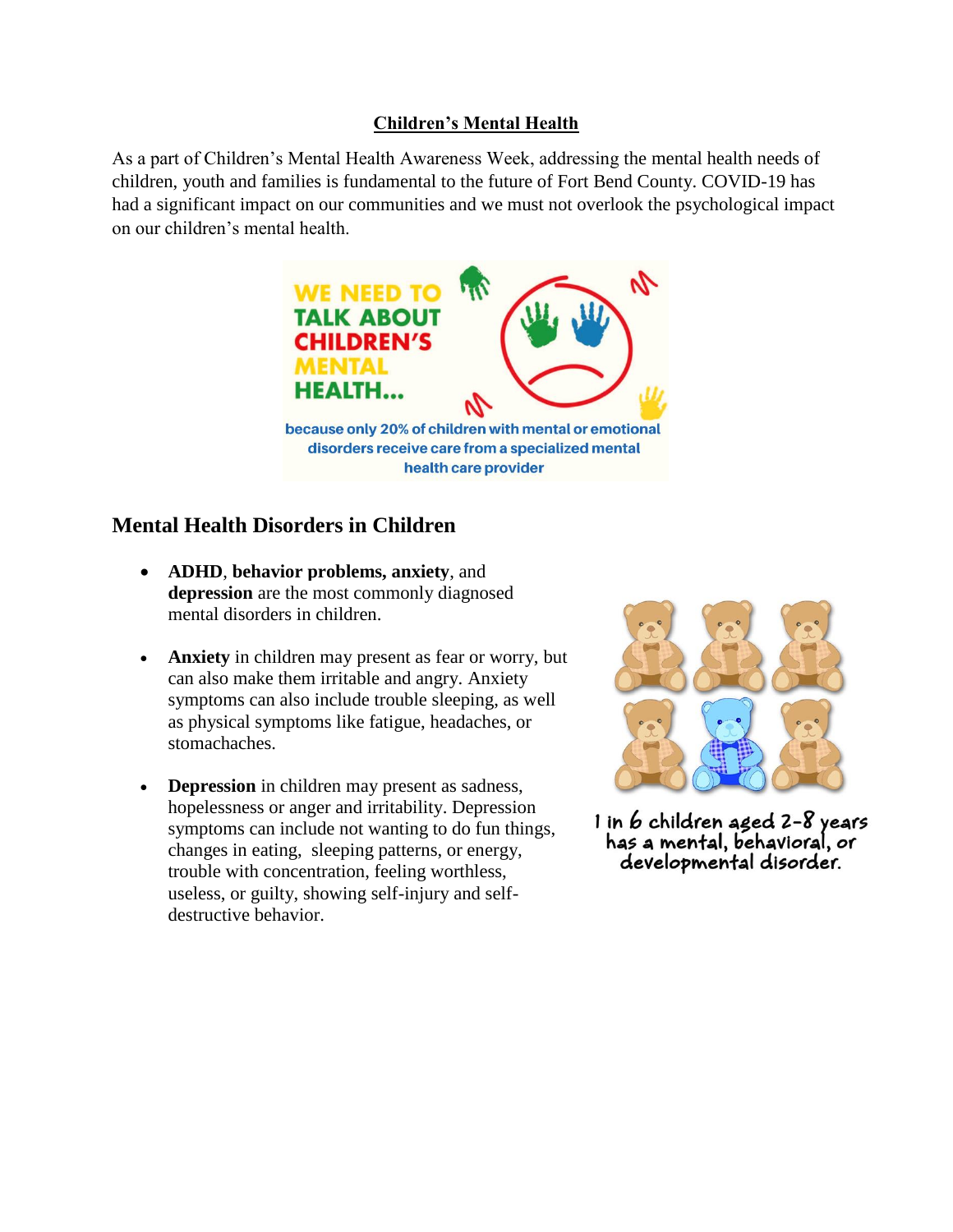

### Depression, Anxiety, Behavior Disorders, by Age

*It is important to recognize the symptoms of anxiety and depression in children, so they can seek treatment with a health care provider. Identifying and diagnosing disorders earlier ensures that children have the best outcome! Visit<https://www.cdc.gov/ncbddd/actearly/index.html>for more information on how to track child development!*

## **Addressing Childhood Trauma**



 Traumatic events can include a death, divorce, a pandemic, natural disasters, exposure to violence, or bullying.

 Understanding a child's trauma and making an effort to help them heal from it can significantly reduce the effects of possible behavioral disorders that could result from the trauma.

**Traumatic stress** can also lead to increased use of health and mental health services and increased involvement with the child welfare and juvenile justice systems.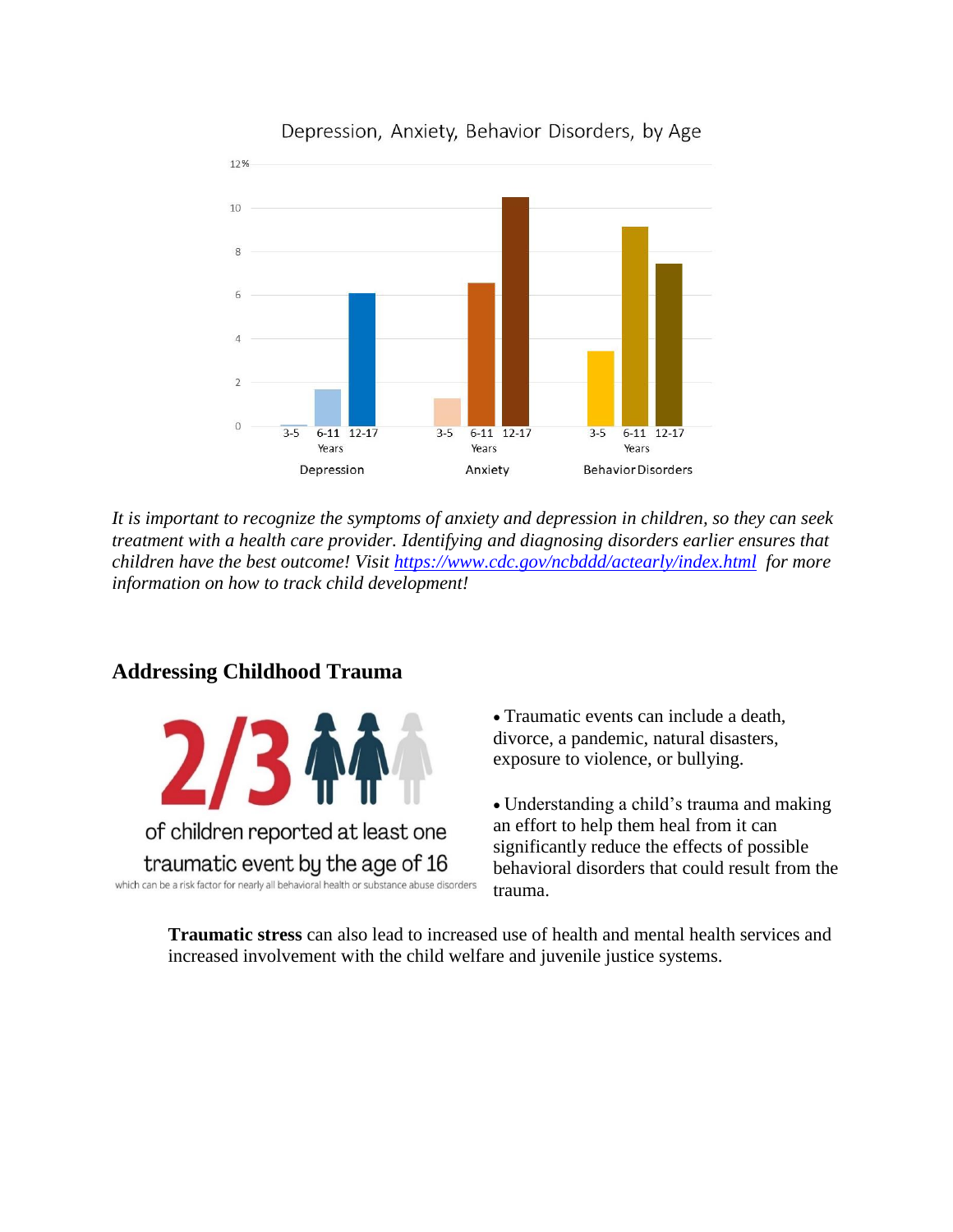## **Resiliency in Children**

- **Resilience** is important to development during childhood because it allows children to deal with hardships in life without it being overwhelming for them.
- Providing children *healthy parent-child relationships*, *safe and stable homes*, *healthy foods*, *education,* and *support*  systems is key to their emotional and overall wellbeing.
- Playing supports and enhances the development of resilience
- To help foster resilience, parents can play, show warmth, listen, reassure, and be consistent with their children.
- **Indicators of positive mental health are present in most children.** Parents reported in 2016-2019 that their child mostly or always showed affection (97.0%), resilience (87.9%), positivity (98.7%) and curiosity (93.9%) among children ages 3-5 years.

# **How can you help?**

As parents, it is important to support children by…

- Trying to keep up with regular routines.
- Reassuring them that they are safe and letting them know that it is okay to feel upset.
- Addressing fears and concerns in a developmentally appropriate manner.
- Sharing with them how you deal with stress.
- Spending time with your child in meaningful activities, reading together, exercising, and playing games.
- Limiting exposure to social media.

*Find details positive parenting tips for specific age groups using the following link:* <https://www.cdc.gov/ncbddd/childdevelopment/positiveparenting/index.html>



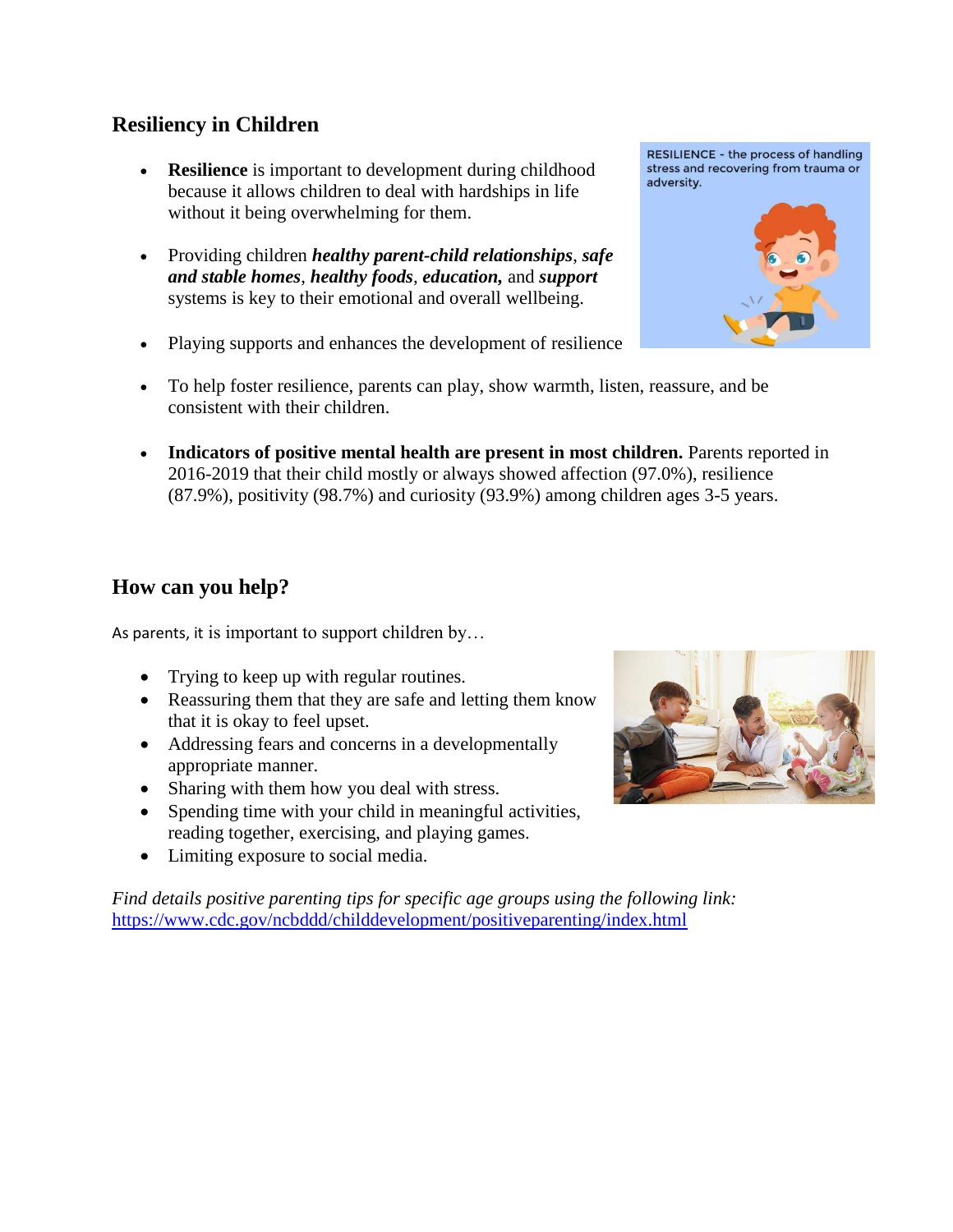#### HELPING CHILDREN COPE

Your children may respond differently to an outbreak depending on their age. Below are some reactions according to age group and the best ways you can respond:

| <b>AGE GROUP</b>           | <b>REACTIONS</b>                                                                                                                                                                                                                                                                                                                                                                                     | <b>HOW TO HELP</b>                                                                                                                                                                                                                                                                                                                                                                                                                                                                                                                                                                                                                                                                                                                                                                                                                                                                                                     |
|----------------------------|------------------------------------------------------------------------------------------------------------------------------------------------------------------------------------------------------------------------------------------------------------------------------------------------------------------------------------------------------------------------------------------------------|------------------------------------------------------------------------------------------------------------------------------------------------------------------------------------------------------------------------------------------------------------------------------------------------------------------------------------------------------------------------------------------------------------------------------------------------------------------------------------------------------------------------------------------------------------------------------------------------------------------------------------------------------------------------------------------------------------------------------------------------------------------------------------------------------------------------------------------------------------------------------------------------------------------------|
| PRESCHOOL                  | Fear of being alone, bad dreams<br>$\bullet$<br><b>Speech difficulties</b><br>$\bullet$<br>Loss of bladder/bowel control,<br>$\bullet$<br>constipation, bed-wetting<br>$\bullet$<br>Change in appetite<br>$\bullet$<br>Increased temper tantrums, whining, or<br>$\bullet$<br>clinging behaviors                                                                                                     | <b>Patience and tolerance</b><br>$\bullet$<br>Provide reassurance (verbal and physical)<br>$\bullet$<br>Encourage expression through play, reenactment, story-<br>$\bullet$<br>telling<br>Allow short-term changes in sleep arrangements<br>$\bullet$<br>Plan calming, comforting activities before bedtime<br>$\bullet$<br>Maintain regular family routines<br>$\bullet$<br>Avoid media exposure<br>$\bullet$                                                                                                                                                                                                                                                                                                                                                                                                                                                                                                         |
| SCHOOL-AGE<br>(ages 6-12)  | Irritability, whining, aggressive behavior<br>$\bullet$<br>Clinging, nightmares<br>$\bullet$<br>Sleep/appetite disturbance<br>$\bullet$<br>Physical symptoms (headaches,<br>$\bullet$<br>stomachaches<br>Withdrawal from peers, loss of interest<br>$\bullet$<br>Competition for parents' attention<br>$\bullet$<br>Forgetfulness about chores and new<br>$\bullet$<br>information learned at school | Patience, tolerance, and reassurance<br>$\bullet$<br>Play sessions and staying in touch with friends through<br>$\bullet$<br>telephone and Internet<br>Regular exercise and stretching<br>$\bullet$<br>Engage in educational activities (workbooks, educational<br>$\bullet$<br>games)<br>Participate in structured household chores<br>$\bullet$<br>Set gentle but firm limits<br>$\bullet$<br>Discuss the current outbreak and encourage questions.<br>$\bullet$<br>Include what is being done in the family and community<br>Encourage expression through play and conversation<br>$\bullet$<br>Help family create ideas for enhancing health promotion<br>$\bullet$<br>behaviors and maintaining family routines<br>Limit media exposure, talking about what they have<br>$\bullet$<br>seen/heard including at school<br>Address any stigma or discrimination occurring and clarify<br>$\bullet$<br>misinformation |
| ADOLESCENT<br>(ages 13-18) | Physical symptoms (headaches, rashes,<br>$\bullet$<br>etc.)<br>Sleep/appetite disturbance<br>$\bullet$<br>Agitation or decrease in energy, apathy<br>$\bullet$<br>Ignoring health promotion behaviors<br>$\bullet$<br>Isolating from peers and loved ones<br>$\bullet$<br>Concerns about stigma and injustices<br>$\bullet$<br>Avoiding/cutting school<br>$\bullet$                                  | Patience, tolerance, and reassurance<br>$\bullet$<br><b>Encourage continuation of routines</b><br>$\bullet$<br>Encourage discussion of outbreak experience with peers,<br>$\bullet$<br>family (but do not force)<br>Stay in touch with friends through telephone, Internet, video<br>$\bullet$<br>games<br>Participate in family routines, including chores, supporting<br>$\bullet$<br>younger siblings, and planning strategies to enhance health<br>promotion behaviors<br>Limit media exposure, talking about what they have<br>$\bullet$<br>seen/heard including at school<br>Discuss and address stigma, prejudice and potential<br>injustices occurring during outbreak                                                                                                                                                                                                                                         |

For more information, please see [www.NCTSN.org](http://www.nctsn.org/)